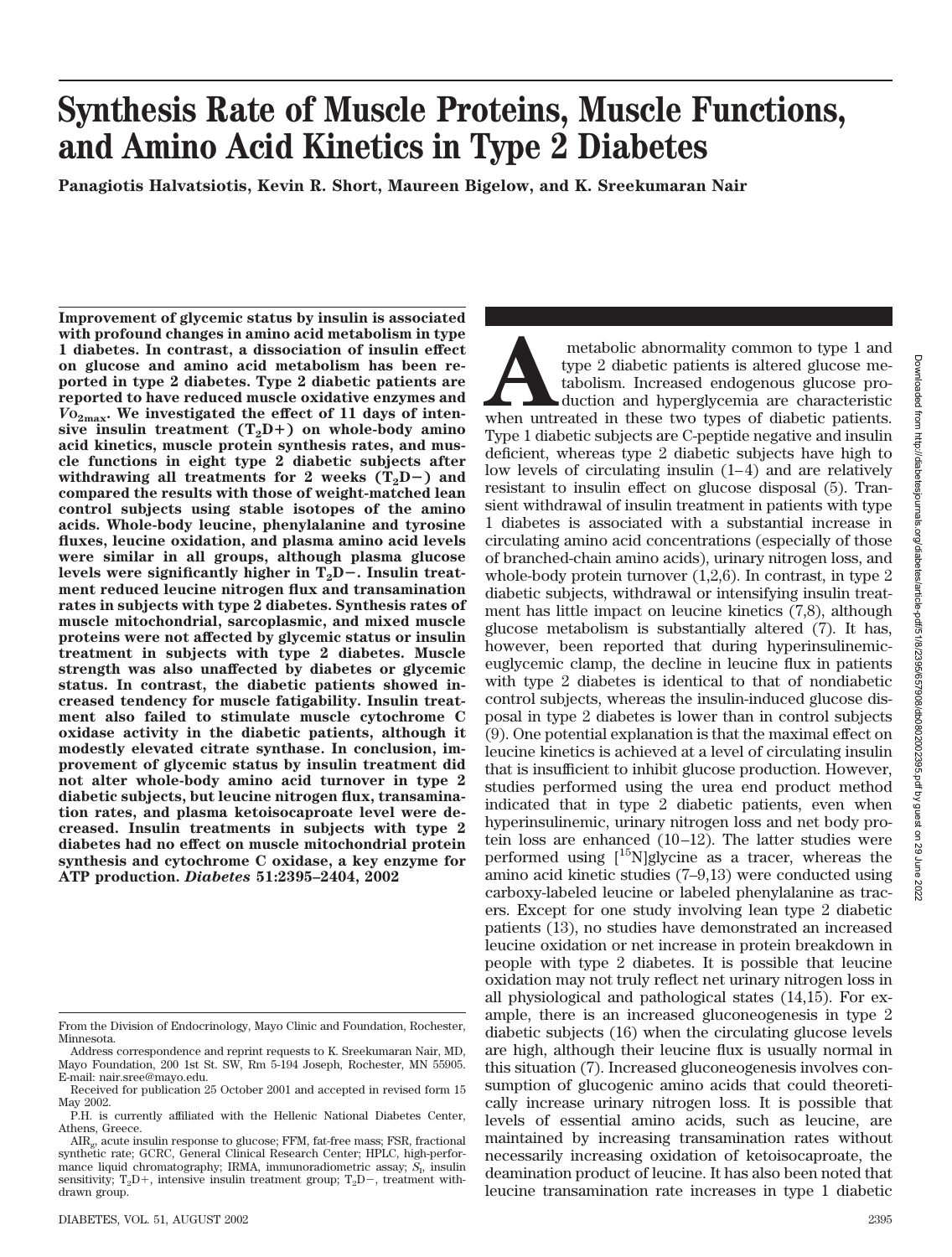| TABLE 1 |                                          |  |
|---------|------------------------------------------|--|
|         | Physical characteristics of the subjects |  |

| Variable                           | Lean control<br>subjects | Weight-matched<br>control subjects | Type 2 diabetic<br>subjects | <b>ANOVA</b><br>$P$ value |
|------------------------------------|--------------------------|------------------------------------|-----------------------------|---------------------------|
| Age (years)                        | $58 \pm 2$               | $56 \pm 2$                         | $56 \pm 3$                  | 0.901                     |
| Height $(cm)$                      | $174 \pm 4$              | $170 \pm 3$                        | $170 \pm 4$                 | 0.696                     |
| Body weight (kg)                   | $76 \pm 4$               | $87 \pm 4$                         | $86 \pm 4$                  | 0.099                     |
| BMI $\frac{\text{kg}}{\text{m}^2}$ | $25.0 \pm 0.5$           | $30.1 \pm 1.0^*$                   | $29.7 \pm 0.9^*$            | 0.001                     |
| $FFM$ $(kg)$                       | $49.3 \pm 4.5$           | $51.2 \pm 3.7$                     | $52.8 \pm 4.6$              | 0.850                     |
| Fat mass (kg)                      | $21.4 \pm 1.8$           | $29.6 \pm 3.1$                     | $27.8 \pm 2.4$              | 0.073                     |
| Total abdominal fat $(cm2)$        | $265 \pm 31$             | $412 \pm 51*$                      | $417 \pm 35*$               | 0.017                     |
| Visceral fat $(cm2)$               | $91 \pm 18$              | $158 \pm 21*$                      | $185 \pm 21*$               | 0.008                     |
| Muscle area per leg $(cm2)$        | $116 \pm 8$              | $135 \pm 9$                        | $116 \pm 9$                 | 0.242                     |
| Fat area per leg $(cm2)$           | $70 \pm 13$              | $85 \pm 14$                        | $91 \pm 23$                 | 0.674                     |

Data are means  $\pm$  SE for eight subjects (four women and four men) per group. Fat mass and FFM determined by dual X-ray absorptiometry. Abdominal and visceral fat and muscle and fat area per leg were determined from single-slice computed tomography scans of the abdomen and mid-thigh, respectively. *P* values for ANOVAs are shown for comparison among lean control subjects, weight-matched control subjects, and type 2 diabetic patients. \*Greater than lean,  $P < 0.05$ .

subjects during insulin deprivation and that this effect on leucine transamination is substantially higher than insulin effect of leucine carbon flux (2). Although insulin treatment or withdrawal of hypoglycemic treatment has no effect on leucine carbon flux in type 2 diabetic patients (7), the effect of withdrawal of treatment on leucine transamination rate in type 2 diabetic patients has not been investigated. We therefore conducted a study in which leucine kinetics, including leucine transamination and kinetics of phenylalanine and tyrosine, were also measured in type 2 diabetic subjects to further determine the impact of withdrawal of treatment and BMI on protein turnover in humans.

We also measured muscle functions,  $V_{{}^{0}2\rm{max}}$ , and muscle mitochondrial protein synthesis in these subjects to test a hypothesis that people with type 2 diabetes have diminished muscle mitochondrial protein synthesis. An association between habitual levels of physical activity and the incidence of type 2 diabetes has been well established (17,18). It has also been reported that the first-degree relatives of people with type 2 diabetes (19) and diabetic patients (20–23) have reduced  $V_{\text{O}_{2\text{max}}}$ . In addition, it has been reported that oxidative mitochondrial enzymes are reduced in the skeletal muscle of type 2 diabetic subjects (24), suggesting a potential reduction in muscle mitochondrial functions. Recently it was reported that muscle mitochondrial DNA copy numbers were reduced in a group of type 2 diabetic patients, although mitochondrial gene transcript levels were high (25). The ultimate gene expression is synthesis of protein. The effect of diabetes on muscle mitochondrial protein synthesis has not been investigated. A reduced mitochondrial protein synthesis rate (as occurs in aging) (26) may contribute to muscle weakness and decrease in  $V_{{}^{0}2max}$ . Insulin has been shown to stimulate muscle mitochondrial protein synthesis in a swine model (27). In this study, we also investigated whether muscle mitochondrial, sarcoplasmic, and mixed muscle protein synthesis are altered in people with type 2 diabetes.

## **RESEARCH DESIGN AND METHODS**

**Materials.** L-[1<sup>-13</sup>C,<sup>15</sup>N]leucine (99 atom percent excess), L-[<sup>15</sup>N]phenylalanine (99), sodium  $[^{13}C]$ bicarbonate (98), and  $[^{2}H_{4}]$ tyrosine (99) were purchased from Mass Trace (Woburn MA); L[<sup>2</sup>H<sub>4</sub>] tyrosine (99) was from Cambridge Isotope Laboratories (Woburn, MA), and  $L^{-15}$ N]tyrosine (99) was from Isotec (Miamisburg, OH). Isotopes were tested before use for their isotopic and chemical purity. The isotope solutions were prepared under sterile conditions and determined to be bacterial and pyrogen free before being administered to humans. The protocol was approved by the Institutional Review Board of the Mayo Foundation, and informed consent was obtained from every volunteer before their participation in the study.

**Subjects.** A group of eight people with type 2 diabetes, whose clinical characteristics are shown in Table 1, were studied. Average diabetes duration was 8.5 years (range 3–19). Six of the diabetic patients were on oral hypoglycemic agents, whereas the other two were on diet therapy alone. Two control groups of eight each were also studied. The first group (weight matched) was well matched to the diabetic population in terms of sex, age, and body composition (see Table 1 for demographic data). In the second control group (lean) (BMI 19-25 kg/m<sup>2</sup>), healthy nondiabetic people were matched to the diabetic group for sex and age only but not for BMI and body composition. Members of both control groups did not have any first-degree relatives with diabetes.

**Study protocol.** All female volunteers were studied during the luteal phase of their menstrual cycle. Two separate studies were performed in the diabetic patients, one after a period when their antidiabetic treatments were withdrawn for 2 weeks (T<sub>2</sub>D – ) and another after an intensive insulin treatment for 11 days  $(T_2D)$ . Half of the diabetic patients were studied first during the  $T_2D$  phase, while the other half were studied first during  $T_2D$  phase. For the  $T_2D$  – phase, the diabetic patients stopped taking their medication for 2 weeks before the study. For the  $T_2D$  phase, they were treated with daily injections of regular human insulin four times per day during the 11 days before the study. The insulin dose was determined based on blood glucose values monitored before each meal and at bedtime. The target glucose was 80–120 mg/dl, and insulin doses were adjusted to achieve this target. Both the diabetic and nondiabetic patients were on a weight-maintaining diet (provided from the General Clinical Research Center [GCRC] dietetics section) for 3 days before the study and stayed in the General Clinic Research Center overnight before the evening meal. The last subcutaneous injection of insulin was given to the diabetic subjects  $(T<sub>2</sub>D+)$  at 6:00 P.M. before their supper. At 9:00 P.M., an intravenous insulin infusion was started to maintain euglycemia overnight (80–100 mg/dl) according to a protocol previously described (28). Control subjects and the subjects on  $T_2D-$  phase were given constant intravenous normal saline infusion at a rate of 30 mg/h from 9:00 P.M. Participants were given a weighed snack at 10:00 P.M. and then fasted overnight. At 7:00 A.M the next morning, insulin administration was discontinued and an intravenous glucose tolerance test was performed (glucose infusion  $=$  300 mg/kg) for the determination of insulin sensitivity  $(S<sub>I</sub>)$  and acute insulin response to glucose  $(AIR_{\sigma})$  (29,30). Body composition was measured on this same day. In all subjects, blood samples were collected for measuring natural abundance of amino acids and  $CO<sub>2</sub>$  isotopic enrichment. That evening after the ingestion of a standard meal (6:00 P.M.) and the last subcutaneous insulin administration (postmeal), diabetic patients on  $T_2D+$ phase were maintained on a continuous intravenous insulin infusion as during the previous evening. During the  $T_2D-$  phase, control and diabetic subjects were on continuous intravenous normal saline infusion at a rate of 30 ml/h. After their 10:00 P.M. weighed snack, all subjects fasted, except for water, until the study was completed. At 9:00 P.M., an indwelling intravenous catheter was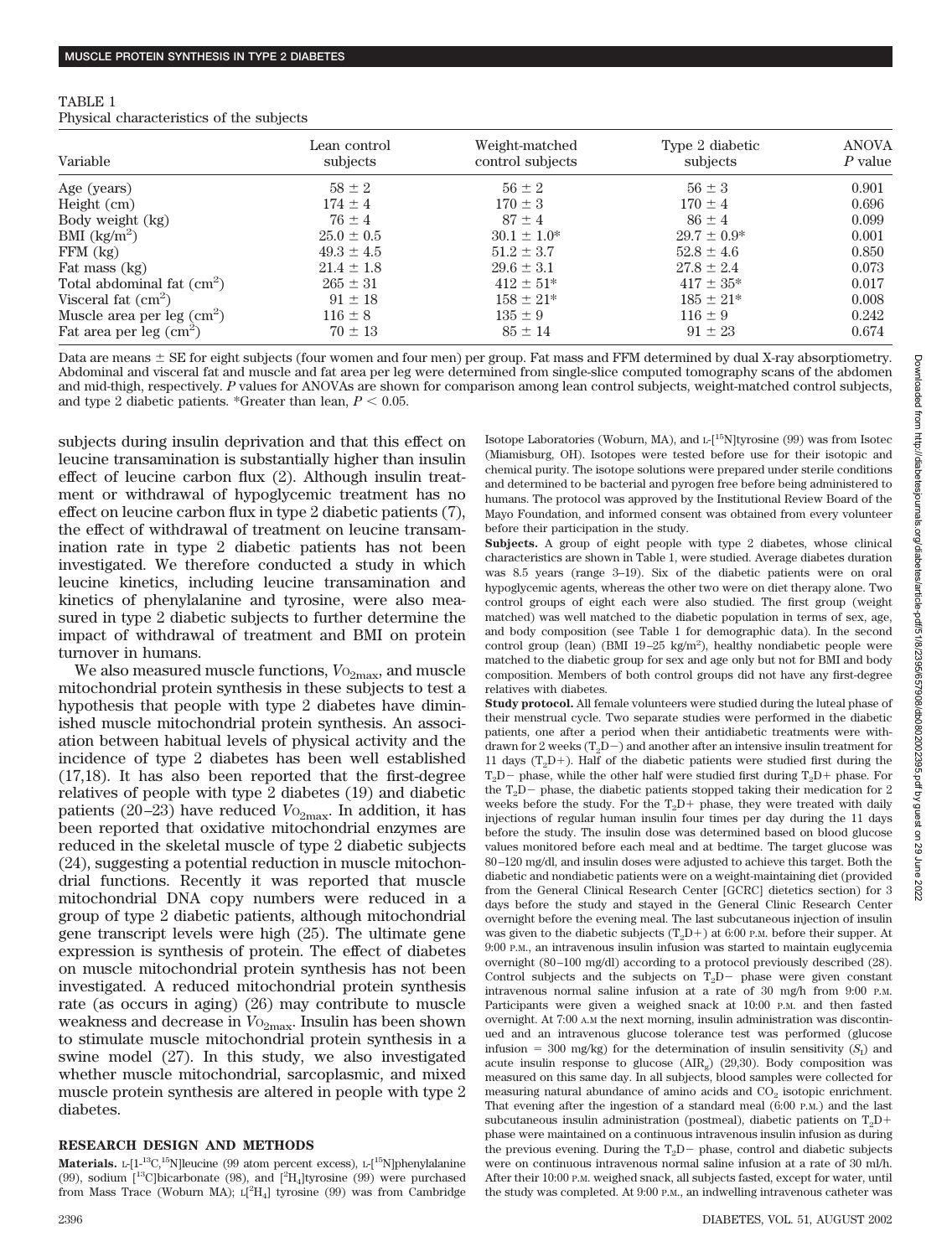placed in a brachial vein for infusion and kept patent by saline administration. At 2:00 A.M., a bolus injection of  $(^{13}C)$  sodium bicarbonate at 0.35 mg/kg fat-free mass (FFM), L-[1-<sup>13</sup>C,<sup>15</sup>N]leucine at 12.9  $\mu$ mol/kg FFM, L-[<sup>15</sup>N]phenylalanine at 7.5  $\upmu \text{mol/kg FFM},$  L-[15N]tyrosine at 2.8  $\upmu \text{mol/kg FFM},$  and L[2H<sub>4</sub>] tyrosine at  $3.5 \mu m$ ol/kg FFM were given to achieve an early isotopic plateau. A continuous infusion of L[1-<sup>13</sup>C]leucine (12.9  $\mu$ mol·kg FFM<sup>-1</sup>·h<sup>-1</sup>), Leu<sup>[15</sup>N]phenylalanine (7.5  $\mu$ mol·kg FFM<sup>-1</sup>·h<sup>-1</sup>), and L-[<sup>2</sup>H<sub>4</sub>]tyrosine (3.5  $\mu$ mol·kg<sup>-1</sup>·h<sup>-1</sup>) was started immediately after until 12:00 P.M. (2,31). At 6:00 A.M., a retrograde catheter was inserted in a dorsal hand vein for blood sampling, the hand was kept in a hot box (49°C), and arterialized venous blood samples were collected as previously described (32). From 5 h after the initiation of tracer infusion (at 7:00 A.M) and for the next 5 h, blood samples were drawn hourly for determination of isotopic enrichment, substrates, and hormonal determination. At 5 and 10 h of isotope infusion, percutaneous muscle biopsy specimens from the vastus lateralis were collected under local anesthesia (33). Samples were rapidly dissected of blood, fat, and connective tissue and then frozen in liquid nitrogen and stored at  $-80^\circ$  until analysis. Expired air samples for  ${}^{13}CO_2$  analysis were collected at the same intervals. Indirect calorimetry was performed to measure  $CO<sub>2</sub>$  production and  $O<sub>2</sub>$ consumption for 40 min using Deltratrac equipment and software (Sensor-Medics, Yorba Linda, CA), with the last 30 min used for calculation of energy expenditure. The study was completed at 12:00 P.M., and all subjects were discharged from the GCRC after a general meal.

**Body composition.** Fat and FFM were determined using dual X-ray absorptiometry (Lunar DPX-L; Lunar, Madison, WI). A single-slice (6-mm thick) computed tomography scan (Imatron C-150; Imatron, San Francisco, CA) at the level of the L4–L5 intervertebral space was used to measure abdominal fat. Total and subcutaneous abdominal fat areas were estimated by manual planimetry using custom software (34). Visceral fat area was calculated as the difference between total and subcutaneous fat areas.

**Peak aerobic capacity (peak**  $V_0$ ). At the time of initial screening, a standard incremental treadmill walking test was performed to verify the absence of cardiorespiratory abnormalities. Continuous monitoring of 12-lead electrocardiogram, blood pressure, and expired gases were performed. All subjects were encouraged to give a maximal effort during the test to increase their familiarity with the testing environment and procedures. At least 2 weeks separated the treadmill test from the subsequent test of peak aerobic capacity. Peak *V*<sub>0</sub><sup>2</sup> was measured using an incremental protocol on an electronically braked cycle ergometer. After an initial 3-min stage at 25–50 W, workload was increased by 10–25 W every minute until volitional fatigue was achieved. Expired gases were analyzed using a Perkin Elmer mass spectrometer and MedGraphics software (35).

**Muscle strength testing.** Strength of the knee extensor muscle group was measured using a Kin-Com dynamometer (Chattanooga Group, Hixson, TN). After a warm-up (10 min cycling or walking, plus stretching) and familiarization (10–15 min) period, peak voluntary isometric torque was measured at a knee angle of 60° of flexion. The best of five or six trials, each separated by 1 min rest, was used for analysis. After an additional 5-min familiarization period and a 5-min rest, the rate of muscle fatigue was measured during a series of 30 maximal voluntary contractions at a test speed of 180°/s (3.14 rad/s). The fatigue rate was calculated from the line of best fit through the data after transformation of torque data to relative values (where peak torque  $=$ 100%). The maximal torque recorded within the first three contractions and the fatigue rate were used for comparisons among groups.

**Isotopic enrichment.** The enrichment levels of  $[1^{-13}C, ^{15}N]$  and total [<sup>13</sup>C]leucine in plasma were determined using an HP5988 gas chromatograph/ mass spectrometer by multiple ion monitoring under positive ion methane chemical ionization conditions as previously described  $(2)$ . <sup>15</sup>N-phenylalanine,  $^{15}{\rm N}$  tyrosine, and  $^{2}{\rm H}_{4}$  tyrosine were measured as their  $t$  -butydimethylsilyl ester derivatives under electron ionization conditions by monitoring the [M-57] fragment ions at m/z 337/336 for phenylalanine and m/z 470/467/466 for tyrosine. 13C-ketoisocaproate in plasma was determined as its quinoxalinol-TMS derivative under electron ionization conditions using an HP5988 gas chromatograph/mass spectrometer (36), and KIC concentration was measured using ketoisovalerate acid as an internal standard  $(31)$ .  ${}^{13}CO_2$  enrichment in the breath samples was measured with isotope ratio mass spectrometry as previously described (37).

**Substrate concentration.** Plasma levels of amino acids were measured by a high-performance liquid chromatography (HPLC) system (HP 1090, 1046 fluorescence detector and cooling system) with precolumn *O*-phthalaldehyde derivatization (38). Glucose was analyzed on site by an analyzer using an enzymatic technique (Beckman Instruments, Fullerton, CA).

**Hormonal assays.** Plasma concentration of insulin was measured using a two-site immunoenzymatic assay, and plasma glucagon levels were measured by a direct double-antibody radioimmunoassay (Linco Research, St. Louis, MO).

Norepinephrine and epinephrine in plasma were measured by reversephase HPLC with electrochemical detection after extraction with activated alumina. Cortisol was measured by a competitive binding immunoenzymatic assay on the Access automated immunoassay system (Beckman Instruments, Chaska, MN). Human growth hormone was measured with a two-site immunoenzymatic assay that was also performed on the Access system.

Concentrations of total IGF-I and -II were measured by two-site immunoradiometric assays (IRMAs) after separation from their binding proteins with a simple organic solvent extraction (Diagnostic Systems Laboratories, Webster, TX). IGFBP-1 and -3 were also measured by two-site IRMAs, whereas IGFBP-2 was measured by a double-antibody radioimmunoassay (Diagnostic Systems Laboratories).

DHEA (dehydroepiandrosterone) sulfate was measured by a competitive chemiluminescent immunoassay on the Immulite automated immunoassay system (Diagnostic Products, Los Angeles, CA).

**Muscle protein analysis.** A 150-mg portion of each muscle sample was used for the isolation of mitochondrial and sarcoplasmic protein fractions by differential centrifugation as previously described (26,39,40). Aliquots of the muscle homogenate were used to measure the activities of citrate synthase and cytochrome C oxidase, two representative mitochondrial enzymes (26). A separate 20- to 30-mg piece of muscle was used to prepare total mixed muscle proteins and to isolate free tissue fluid amino acids as previously described (41).

The muscle protein fractions were hydrolyzed overnight in 0.6 mol/l HCl in the presence of cation exchange resin (AG-50; BioRad, Richmond, CA) and purified the next day using a column of the same resin. The amino acids were dried (SpeedVac; Savant Instruments) and then derivatized as their trimethyl acetyl methyl ester.  $[$ <sup>13</sup>C]leucine enrichments in muscle proteins were determined using a gas chromatograph–combustion isotope ratio mass spectrometer (GC-c-IRMS; Finigan MAT, Bremen, Germany) as described (37). Tissue fluid amino acids were derivatized as their *t*-butyldimethylsilyl ester derivatives and analyzed for [13C]leucine enrichments using a gas chromatograph– mass spectrometer (GC-MS; Hewlett-Packard Engine, Avondale, CA) under electron ionization conditions (37,42).

**Calculations.** The fractional synthetic rate (FSR) of mitochondrial and sarcoplasmic proteins was calculated using the equation (43):

$$
FSR (\% / h) = 100 \times (E_{10h} - E_{5h})/(E_{TF} \times t)
$$

where  $(E_{10h} - E_{5h})$  represents the increment in [<sup>13</sup>C]leucine enrichment in muscle proteins between 5 and 10 h of infusion,  $E_{\text{TE}}$  is the average enrichment of [13C]leucine in muscle tissue fluid taken from the 5- and 10-h biopsies, and *t* is the time of incorporation between the two biopsies, which in this case is 5 h. Previous experiments demonstrated that muscle tissue fluid is the best surrogate measure of enrichment of muscle leucyl tRNA, which is the obligate precursor of protein synthesis (41).

**Leucine kinetics.** For amino acid kinetics calculations, mean values of the isotopic enrichment at all five time points from 5 to 10 h of infusion were used. Leucine carbon flux (Qc) and leucine nitrogen flux (Qn) were estimated by tracer dilution techniques (43) with the equation:  $Q = I[(Ei/Ep) - 1]$ , where I represents the rate of tracer infusion in  $\mu$ mol·kg FFM<sup>-1</sup>·h<sup>-1</sup> and Ei and Ep are the enrichment of the tracer in the infusate and the plasma at the isotopic plateau, respectively. Leucine oxidation  $(C)$  was assessed by using  $[13C]KIC$  as the precursor pool (14). Nonoxidative leucine flux, an index of whole-body protein synthesis, was calculated by subtracting leucine oxidation from leucine flux. For Qc calculations, the plasma levels of [13C]KIC were used because this measurement better represents the intracellular leucine environment than that of plasma leucine (36,44), whereas for leucine nitrogen flux (Qn calculation), the isotopic enrichment of  $[1^{-13}C, ^{15}N]$ leucine at plateau was used (2,45,46). The reversible transamination of leucine, deamination into KIC (Xo), and reamination of KIC (Xn) back to leucine molecules was calculated with the following formula:  $Qn - Qc = Xn = Xo - C$ . Based on this equation, we estimated Xn and Xo, since we had measured Qn, Qc, and *C*.

**Phenylalanine kinetics.** Phenylalanine and tyrosine flux values were calculated based on the same dilution principles as for leucine. The mean plasma enrichment of  $\binom{15}{1}$ phenylalanine from 5 to 10 h was used for phenylalanine flux (Qp), and tyrosine enrichment was used for tyrosine flux  $[^{2}H_{4}]$ . The phenylalanine conversion to tyrosine (IPT) was calculated as previously reported (2,47). The phenylalanine incorporation into protein for whole body is calculated by subtracting IPT from QP because phenylalanine is either irreversibly converted into tyrosine or incorporated into protein (2).

**Statistics.** Values are expressed as means  $\pm$  SE. We used ANOVA for multiple comparisons among groups. Two-tailed paired and unpaired *t* tests were performed for comparisons within or between the groups. The significance of the observed differences from the parametric analysis of the data did not differ from that of the nonparametric analysis.

Multiple comparison procedures also were adopted to answer specific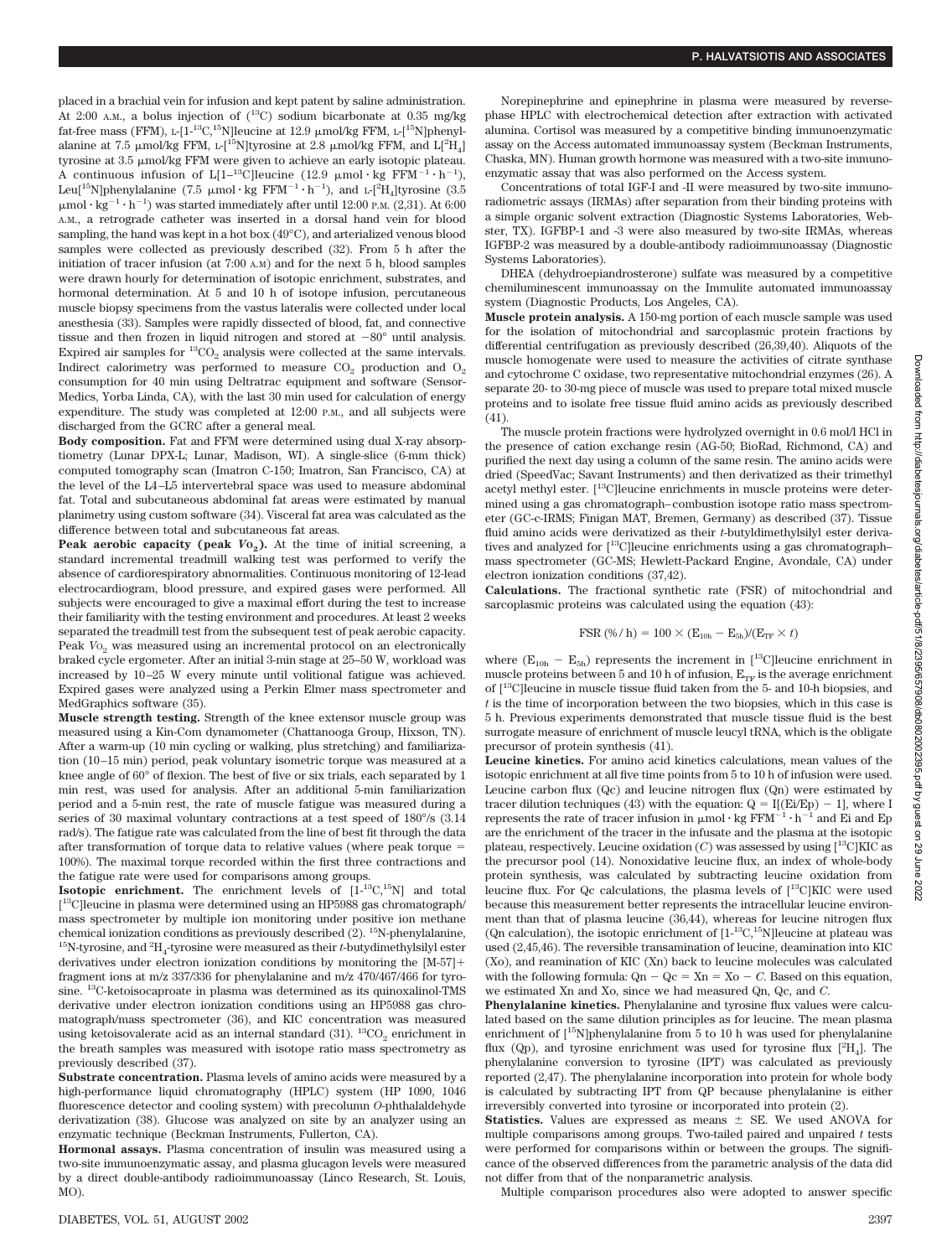### TABLE 2

Plasma glucose and insulin levels,  $S_{\rm{I}}$ , and  $\rm{AIR}_{\rm{g}}$ 

| Variable                                       | Lean control<br>subjects | Weight-matched<br>control subjects | $T_2D-$            | $T_2D+$           | <b>ANOVA</b><br>P values |
|------------------------------------------------|--------------------------|------------------------------------|--------------------|-------------------|--------------------------|
| Glucose (mmol/l)                               | $5.1 \pm 0.1$            | $5.1 \pm 0.1$                      | $12.6 \pm 1.0$ *†‡ | $5.5 \pm 0.2$     | 0.001, 0.928             |
| Insulin $(pmol/l)$                             | $28 \pm 4$               | $41 \pm 12$                        | $29 \pm 41$        | $77 \pm 11$ *†    | 0.454, 0.005             |
| Insulin sensitivity $(\times 10^{-5}$ /pmol/l) | $7.64 \pm 1.54$          | $6.14 \pm 1.04$                    | $2.03 \pm 0.38**$  | $4.14 \pm 1.12$   | 0.019, 0.186             |
| $\text{AIR}_{\alpha}$ (pmol/l)                 | $350.9 \pm 53.1$         | $332.3 \pm 55.7$                   | $27.8 \pm 2.3$ *†‡ | $86.1 \pm 16.3**$ | 0.001, 0.001             |

Data are means  $\pm$  SE. P values for ANOVAs are shown for comparison among lean control subjects, weight-matched control subjects, and  $T_2D-$  subjects and among lean control subjects, weight-matched control subjects, and  $T_2D+$  subjects, respectively. \*Different from lean, †different from weight-matched, ‡different from  $T_2D + (P < 0.05)$ .

questions of whether one group is different from another specific group (48). Paired *t* tests were performed to determine whether the insulin treatment had any effect on various parameters in people with type 2 diabetes.

## **RESULTS**

**Physical characteristics.** By design, the lean control subjects had lower weight, BMI, and total abdominal and visceral fat than the type 2 diabetic patients and the weight-matched control subjects, whereas the latter two groups had similar body composition and were similar in all other respects (Table 1).

**Hormones.** Plasma glucose, insulin levels, and  $S<sub>I</sub>$  are given in Table 2. The main effect of group was significant  $(P < 0.05)$  with ANOVA for each of these variables.  $S<sub>I</sub>$  was significantly lower in  $T_2D-$  than in lean and weightmatched control subjects.  $\text{AIR}_{\sigma}$  was significantly lower in the diabetic patients than in both control groups in either study phase (T<sub>2</sub>D – and T<sub>2</sub>D + ). The AIR<sub>g</sub> was significantly higher in the  $T_2D+$  phase than the  $T_2D-$  phase.

Levels of selected hormones are shown in Table 3. Only IGF-2, IGFBP-2, IGFBP-3, and C-peptide showed significant group effects  $(P < 0.05)$  with ANOVA. C-peptide levels were lower in  $T_2D+$  than in the lean and weightmatched control subjects as well as  $T_2D-$ . IGF-2 levels were significantly higher in  $T_2D$  than in the lean group. IGFBP-2 and -3 were significantly lower in  $T_2D-$  than in  $T_2D+$ .

**Energy expenditure and physical performance.** Resting energy expenditure, peak workload, and heart rate during the peak  $V_{{}^{O_2}}$  measurements were similar in all

# TABLE 3

Circulating hormone levels

three groups (Table 4). With ANOVA, a significant main effect was noted only for peak  $V_{{}^{0}2}$ . Peak  $V_{{}^{0}2}$  was significantly lower ( $P < 0.02$ ) in T<sub>2</sub>D- than in weight-matched control subjects. Muscle strength (peak isometric torque and peak isokinetic torque) was similar in all groups.

**Amino acid concentrations and kinetics.** All plasma amino acid levels except glycine were similar among the groups. Glycine levels were lower in  $T_2D-$  than in  $T_2D+$ (Table 5). The plasma isotope enrichment values used for calculations demonstrated isotopic plateaus (Fig. 1). The slopes of any of the isotopic enrichment values were not significantly different from zero when plotted against time. Kinetics of leucine carbon, phenylalanine, and tyrosine are given in Table 6. In general, the average flux values of leucine, phenylalanine, and tyrosine tended to be lower in the lean control subjects. ANOVA showed nonsignificant differences. Multiple comparison by unpaired *t* test showed that leucine carbon flux was higher in  $T_2D-$  than in the lean control subjects  $(P = 0.032)$ . ANOVA showed no significant differences among the groups for leucine nitrogen kinetics (Fig. 2). However, unpaired *t* test showed that leucine nitrogen flux ( $P = 0.024$ ), KIC to leucine ( $P =$ 0.043), and leucine in KIC ( $P = 0.032$ ) were higher in T<sub>2</sub>D<sup>-</sup> than in lean control subjects. Paired *t* test showed  $T_2D$ had higher leucine nitrogen flux  $(P = 0.028)$ , KIC to leucine ( $P = 0.011$ ), and leucine to KIC ( $P = 0.016$ ). Plasma concentration of KIC was significantly lower in  $T_2D+$  than in  $T_2D-$  (Fig. 2).

**Muscle protein synthesis.** Table 7 gives the enrichment

| encantum normone revers                     |                          |                                    |                      |                      |                          |
|---------------------------------------------|--------------------------|------------------------------------|----------------------|----------------------|--------------------------|
| Variable                                    | Lean control<br>subjects | Weight-matched<br>control subjects | $T_2D-$              | $T_2D+$              | <b>ANOVA</b><br>P values |
| $C$ -peptide ( $nmol/l$ )                   | $0.148 \pm 0.018$        | $0.182 \pm 0.024$                  | $0.183 \pm 0.016$ ‡  | $0.088 \pm 0.014$ *† | 0.369, 0.007             |
| Cortisol (nmol/l)                           | $348 \pm 37$             | $334 \pm 41$                       | $336 \pm 33$         | $260 \pm 36$         | 0.958, 0.234             |
| DHEA-S $(\mu \text{mol/l})$                 | $1.9 \pm 0.4$            | $1.9 \pm 0.5$                      | $2.4 \pm 0.4$        | $2.1 \pm 0.3$        | 0.712, 0.930             |
| Epinephrine (pmol/l)                        | $131 \pm 24$             | $102 \pm 15$                       | $91 \pm 16$          | $128 \pm 28$         | 0.331, 0.626             |
| Glucagon $(ng/l)$                           | $45 \pm 4$               | $51 \pm 4$                         | $51 \pm 5$           | $50 \pm 5$           | 0.456, 0.529             |
| Growth hormone $(\mu\mathbf{g}/\mathbf{l})$ | $1.4 \pm 0.5$            | $0.5 \pm 0.1$                      | $0.4 \pm 0.2$ ‡      | $0.9 \pm 0.3$        | 0.054, 0.152             |
| IGF-1 total $(\mu g/l)$                     | $157.7 \pm 25.6$         | $132.7 \pm 17.6$                   | $148.1 \pm 19.4$     | $153.0 \pm 27.4$     | 0.704, 0.737             |
| IGF-1 free $(\mu g/l)$                      | $1.0 \pm 0.2$            | $0.5 \pm 0.1$                      | $0.8 \pm 0.1$        | $0.8 \pm 0.2$        | 0.230, 0.235             |
| IGF-2 $(\mu g/l)$                           | $557 \pm 52$             | $635 \pm 35$                       | $801 \pm 80*$        | $713 \pm 60$         | 0.025, 0.257             |
| IGFBP-1 $(\mu g/l)$                         | $47.9 \pm 10.1$          | $28.2 \pm 8.2$                     | $33.0 \pm 4.8$       | $44.3 \pm 7.6$       | 0.217, 0.257             |
| IGFBP-2 $(\mu g/l)$                         | $399 \pm 49$             | $403 \pm 61$                       | $290 \pm 14$ #       | $469 \pm 34$         | 0.164, 0.538             |
| IGFBP-3 $(\mu g/l)$                         | $3289 \pm 202$           | $3324 \pm 150$                     | $3801 \pm 369$ $\pm$ | $3512 \pm 385$       | 0.312, 0.817             |
| Norepinephrine (nmol/l)                     | $1.000 \pm 0.157$        | $0.938 \pm 0.095$                  | $0.733 \pm 0.069$    | $0.855 \pm 0.069$    | 0.239, 0.663             |
|                                             |                          |                                    |                      |                      |                          |

Data are means  $\pm$  SE. *P* values for ANOVAs are shown for comparison among lean control subjects, weight-matched control subjects, and  $T_2D-$  subjects and among lean control subjects, weight-matched control subjects, and  $T_2D+$  subjects, respectively. \*Different from lean, †different from weight-matched, ‡different from  $T_2D + (P < 0.05)$ .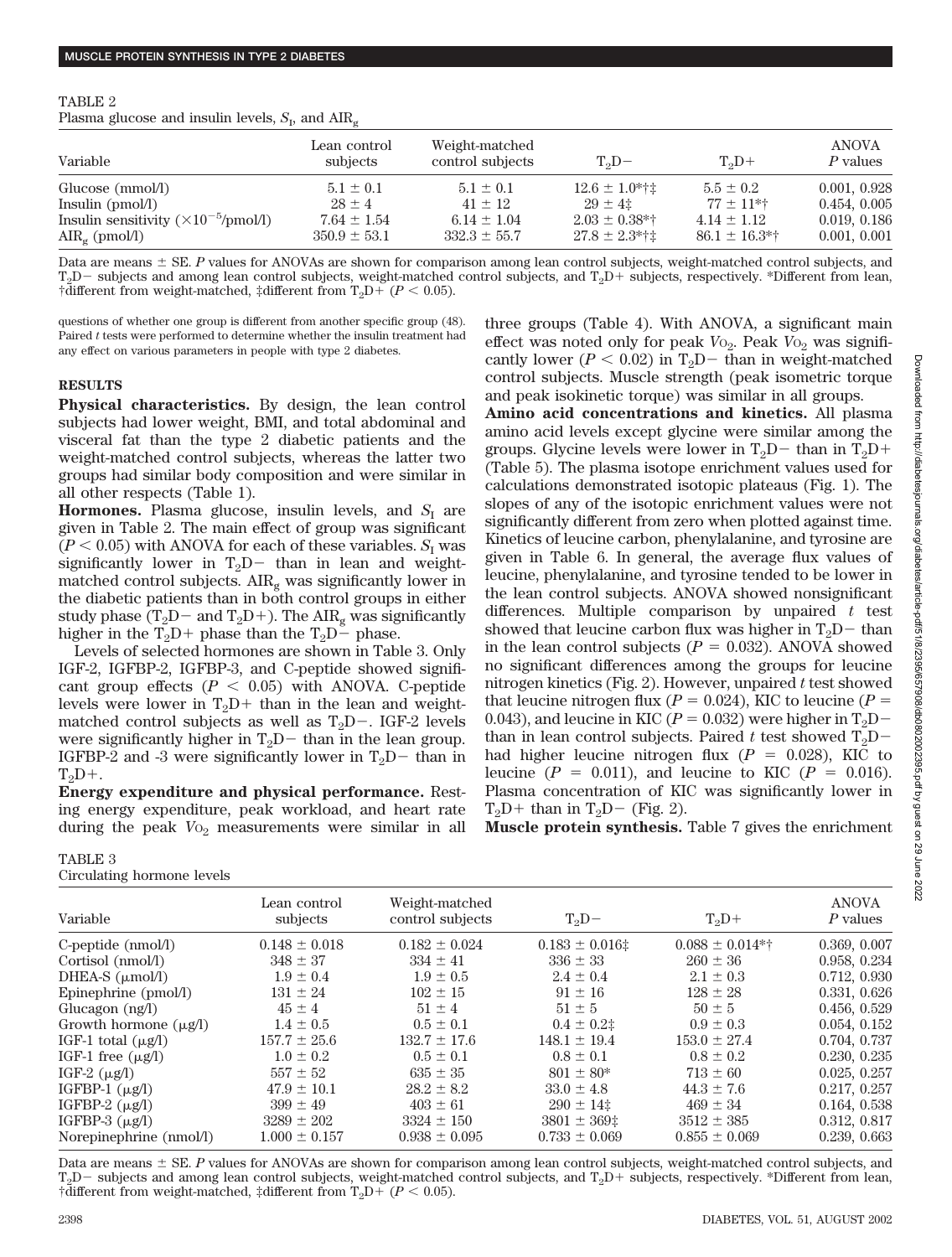## TABLE 4

| Resting energy expenditure, peak exercise responses during cycling, and knee extensor strength |  |  |  |  |
|------------------------------------------------------------------------------------------------|--|--|--|--|
|                                                                                                |  |  |  |  |

| Variable                                                                           | Lean control<br>subjects    | Weight-matched<br>control subjects | $T_2D-$                    | $T_2D+$                     | <b>ANOVA</b><br>P values     |
|------------------------------------------------------------------------------------|-----------------------------|------------------------------------|----------------------------|-----------------------------|------------------------------|
| REE $(kcal \cdot day^{-1} \cdot kg$ FFM <sup>-1</sup> )                            | $31.7 \pm 1.4$              | $33.2 \pm 1.3$                     | $35.5 \pm 1.4$             | $33.8 \pm 1.8$              | 0.307, 0.888                 |
| Peak workload (w)                                                                  | $161 \pm 28$                | $186 \pm 24$                       | $156 \pm 22$               | $163 \pm 24$                | 0.832, 0.837                 |
| Peak heart rate (beats/min)                                                        | $162 + 7$                   | $162 \pm 5$                        | $165 \pm 8$                | $163 \pm 6$                 | 0.409, 0.893                 |
| Peak $V_{\text{O}_2}$ (ml $\cdot$ min <sup>-1</sup> $\cdot$ kg FFM <sup>-1</sup> ) | $36.3 \pm 2.9$              | $44.4 \pm 2.9$                     | $34.7 \pm 2.0^*$           | $36.6 \pm 3.1$              | 0.048, 0.112                 |
| Peak isometric torque (Nm)<br>Peak isokinetic torque (Nm)                          | $133 \pm 25$<br>$79 \pm 18$ | $140 \pm 23$<br>$102 \pm 18$       | $122 \pm 16$<br>$67 \pm 9$ | $128 \pm 17$<br>$78 \pm 11$ | 0.698, 0.866<br>0.345, 0.624 |

Data are means  $\pm$  SE. Isometric torque was measured at 60° of knee flexion. Isokinetic torque was measured at 180°/s. P values for ANOVAs are shown for comparison among lean control subjects, weight-matched control subjects, and  $T_2D-$  subjects and among lean control subjects, weight-matched control subjects, and  $T_2D+$  subjects, respectively. \*Different from weight matched ( $P < 0.05$ ). REE, resting energy expenditure.

values of [13C]leucine in muscle tissue fluid, mixed muscle protein, mitochondrial protein, and sarcoplasmic protein used for the calculation of fractional synthesis rates. There were no significant time-related changes for any of the isotopes.

Figure 3 shows the fractional synthesis rates of mixed muscle, mitochondrial, and sarcoplasmic proteins. No differences among the groups were noted for mixed muscle or sarcoplasmic proteins. Fractional synthesis rate of mitochondrial protein was lower in the lean control subjects than in  $T_2D$  – and weight-matched control subjects.  $T<sub>2</sub>D$  did not significantly differ in FSR of mitochondrial protein from  $T_2D-$ .

**Mitochondrial enzymes.** Citrate synthase activity was slightly but significantly higher ( $P < 0.05$ ) in T<sub>2</sub>D + than in  $T_2D-$ , whereas cytochrome C oxidase did not differ among groups or between treatment phases in diabetic patients (Fig. 4).

**Muscle fatigue.** The rate of muscle fatigue, determined as the line of best fit through the data points, tended to be greater in diabetic patients (T<sub>2</sub>D-, 53  $\pm$  7%; T<sub>2</sub>D+, 52  $\pm$ 7%) than in control subjects (lean,  $41 \pm 7$ %; weight matched,  $43 \pm 3\%$  but did not reach statistical significance. Because there was no difference between the two control groups, the results from lean and weight-matched

TABLE 5 Plasma amino acid concentrations (umol/l) control subjects were pooled. Compared with the pooled control group, the relative contraction forces produced by the subjects with type 2 diabetes were significantly lower during the last third of the test (Fig. 5).

## **DISCUSSION**

The current study demonstrated that people with type 2 diabetes on 2 weeks of poor glycemic control had a whole-body protein turnover, as measured by leucine carbon flux, phenylalanine flux, and tyrosine flux, similar to weight-matched nondiabetic control subjects. However, withdrawal of treatment increased leucine nitrogen flux and transamination rates of leucine (deamination of leucine to KIC and reamination of KIC to leucine) in association with an increase in plasma leucine concentration. In addition, we did not find any change in synthesis rate of mixed muscle, mitochondrial, and sarcoplasmic protein with insulin treatment in comparison with poor glycemic control in the same subjects, nor were there differences compared with weight-matched control subjects. The peak oxygen uptake during aerobic exercise was higher in weight-matched control subjects than in type 2 diabetic subjects with poor glycemic control. In addition, the test of muscle fatigability demonstrated that

|               | 1 <i>hostito catalle were</i> concentrated (pentori) |                                    |                  |                  |                          |
|---------------|------------------------------------------------------|------------------------------------|------------------|------------------|--------------------------|
| Amino<br>acid | Lean control<br>subjects                             | Weight-matched<br>control subjects | $T_2D-$          | $T_2D+$          | <b>ANOVA</b><br>P values |
| <b>GLU</b>    | $45.3 \pm 9.7$                                       | $46.3 \pm 12.2$                    | $43.1 \pm 7.4$   | $39.5 \pm 6.7$   | 0.914, 0.968             |
| <b>SER</b>    | $64.0 \pm 7.1$                                       | $64.6 \pm 5.8$                     | $61.8 \pm 5.8$   | $60.5 \pm 5.5$   | 0.530, 0.700             |
| <b>GLN</b>    | $376.4 \pm 34.0$                                     | $414.9 \pm 34.1$                   | $319.4 \pm 26.2$ | $336.8 \pm 18.0$ | 0.791, 0.558             |
| <b>HIS</b>    | $53.9 \pm 4.2$                                       | $52.3 \pm 4.9$                     | $43.9 \pm 5.3$   | $43.3 \pm 4.0$   | 0.795, 0.294             |
| <b>GLY</b>    | $189.3 \pm 17.4$                                     | $179.1 \pm 19.2$                   | $156.2 \pm 9.4*$ | $185.1 \pm 12.6$ | 0.681, 0.628             |
| <b>THR</b>    | $73.0 \pm 10.1$                                      | $70.9 \pm 7.8$                     | $58.7 \pm 9.7$   | $62.1 \pm 9.0$   | 0.808, 0.737             |
| ALA           | $196.0 \pm 29.4$                                     | $252.5 \pm 26.0$                   | $205.0 \pm 32.4$ | $191.4 \pm 13.7$ | 0.251, 0.522             |
| $\rm{ARG}$    | $72.8 \pm 5.6$                                       | $75.2 \pm 4.5$                     | $71.4 \pm 5.2$   | $73.3 \pm 6.6$   | 0.998, 0.863             |
| TYR           | $54.6 \pm 6.4$                                       | $55.8 \pm 5.8$                     | $46.8 \pm 6.7$   | $47.0 \pm 8.1$   | 0.897, 0.728             |
| <b>VAL</b>    | $114.7 \pm 15.0$                                     | $124.8 \pm 10.6$                   | $128.0 \pm 18.1$ | $109.8 \pm 11.0$ | 0.494, 0.746             |
| <b>MET</b>    | $36.6 \pm 4.3$                                       | $32.9 \pm 4.2$                     | $30.3 \pm 5.2$   | $28.6 \pm 4.2$   | 0.709, 0.382             |
| <b>PHE</b>    | $62.9 \pm 7.2$                                       | $62.2 \pm 5.2$                     | $50.6 \pm 4.8$   | $50.5 \pm 6.1$   | 0.850, 0.434             |
| ILE           | $40.1 \pm 7.8$                                       | $34.2 \pm 9.2$                     | $39.8 \pm 8.4$   | $32.3 \pm 6.6$   | 0.934, 0.851             |
| LEU           | $102.1 \pm 9.1$                                      | $114.3 \pm 7.6$                    | $116.4 \pm 13.7$ | $99.3 \pm 8.2$   | 0.390, 0.689             |
| <b>LYS</b>    | $187.3 \pm 11.2$                                     | $187.8 \pm 8.5$                    | $181.7 \pm 8.5$  | $168.3 \pm 9.1$  | 0.961, 0.293             |

Data are means  $\pm$  SE. *P* values for ANOVAs are shown for comparison among lean control subjects, weight-matched control subjects, and  $\rm T_2D-$  subjects and among lean control subjects, weight-matched control subjects, and  $\rm T_2D+$  subjects, respectively. \*Different from  $\rm T_2D+$ ,  $P^{\sim}$  0.05.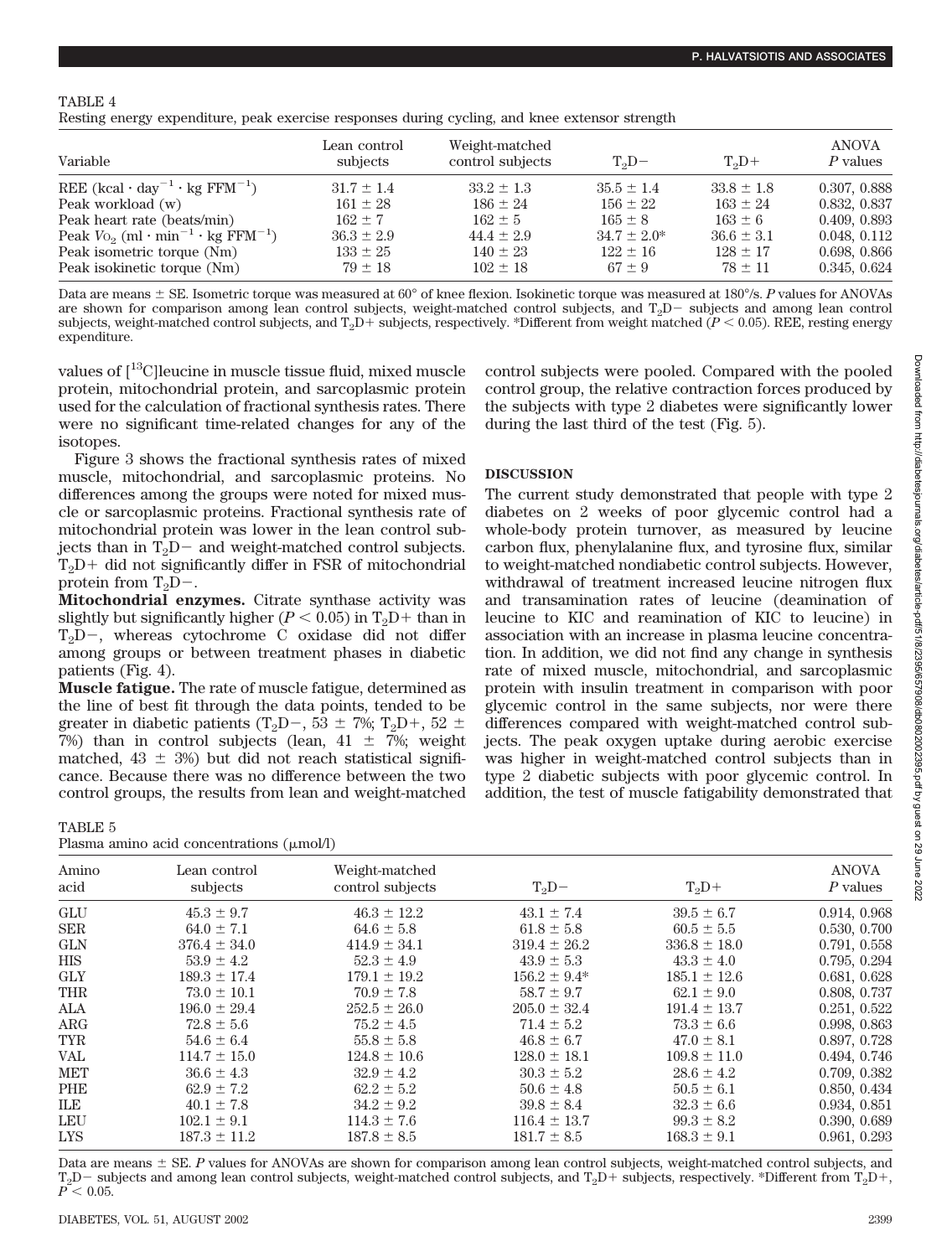

**FIG. 1. Plasma isotopic enrichment values at plateau. Lean, lean control subjects; T2D**- **and T2D, type 2 diabetic patients without and with insulin therapy, respectively; Wt-M, weight-matched control subjects. Calculations of amino acid kinetics used averaged values from 5 to 10 h.**

in type 2 diabetic patients, irrespective of their treatment status, there is increased tendency for muscle to become fatigued.

The current study demonstrated that, whereas the 2 weeks of withdrawal of all treatments in people with type 2 diabetes had no effect on amino acid kinetics and plasma amino acid concentrations, there was a substantial increase in plasma glucose levels. The increased circulating insulin levels on 11 days of insulin treatment substantially reduced fasting glucose levels but had little impact on circulating amino acid concentrations and amino acid kinetics, reflecting protein turnover. Previous studies in nondiabetic people demonstrated that leucine carbon flux declined progressively in a dose-dependent manner on

## TABLE 6

|  |  | Amino acid kinetics $(\mu \text{mol} \cdot \text{kg} \text{FFM}^{-1} \cdot \text{h}^{-1})$ |  |  |  |  |  |
|--|--|--------------------------------------------------------------------------------------------|--|--|--|--|--|
|--|--|--------------------------------------------------------------------------------------------|--|--|--|--|--|



**FIG. 2. Leucine nitrogen flux (N Leu Flux), leucine carbon flux (KIC to Leu), and leucine transamination to KIC (Leu to KIC) and plasma KIC concentration. Group abbreviations are the same as in Fig. 1.** *P* **values for ANOVA tests were 0.159 and 0.535 (N Leu Flux), 0.206 and 0.561 (KIC to Leu), 0.158 and 0.532 (Leu to KIC), and 0.307 and 0.303 (KIC concentration) for comparisons among lean control subjects, weight**matched control subjects, and T<sub>2</sub>D- and lean control subjects, weight-<br>matched control subjects, and T<sub>2</sub>D+, respectively. Paired analysis showed significant difference in Leu N flux ( $P = 0.028$ ), KIC to Leu  $(P = 0.011)$ , and Leu to KIC ( $P < 0.021$ ) between  $T_2D +$  and  $T_2D -$ . \*Greater than  $T_2D$ +,  $P$  < 0.03; representing paired  $t$  test of  $T_2D$ - and  $T_2D +$ 

intravenous insulin infusion (31,49,50). However, these dose-dependent effects clearly showed that the near-maximal insulin effect was achieved when insulin was infused at a dose of  $1 \text{ mU} \cdot \text{kg}^{-1} \cdot \text{min}^{-1}$  (31). The insulin levels achieved by a previous study in nondiabetic subjects (31) were substantially higher than what has been achieved in the type 2 diabetic patients on insulin treatment in the current study. The above fact suggests a relative resistance to insulin action on leucine, phenylalanine, and tyrosine fluxes in type 2 diabetes. These essential amino acid fluxes represent the rate of appearance of unlabelled amino acid from protein breakdown. The current findings, therefore, suggest that in people with type 2 diabetes, insulin treatment had no effect on protein breakdown, unlike in type 1 diabetes and in nondiabetic people receiving intravenous insulin administration. However, a previous study (9) demonstrated that insulin acutely reduced leucine flux type 2 diabetic patients in a manner similar to

| Measurements       | Lean control<br>subjects | Weight-matched<br>control subjects | $T_2D-$         | $T_2D+$          | <b>ANOVA</b><br>P values |
|--------------------|--------------------------|------------------------------------|-----------------|------------------|--------------------------|
| Leucine carbon     |                          |                                    |                 |                  |                          |
| flux               | $154.1 \pm 4.1$          | $166.7 \pm 6.2$                    | $172.1 \pm 6.2$ | $172.6 \pm 10.2$ | 0.089, 0.210             |
| Leucine oxidation  | $35.7 \pm 1.7$           | $37.9 \pm 1.1$                     | $39.0 \pm 1.3$  | $36.6 \pm 2.8$   | 0.266, 0.751             |
| Nonoxidative       |                          |                                    |                 |                  |                          |
| leucine flux       | $118.4 \pm 5.2$          | $128.9 \pm 6.0$                    | $133.1 \pm 7.3$ | $136.0 \pm 8.1$  | 0.249, 0.184             |
| Phenylalanine flux | $53.5 \pm 1.1$           | $55.3 \pm 1.2$                     | $52.0 \pm 1.0$  | $54.1 \pm 2.8$   | 0.121, 0.803             |
| Tyrosine flux      | $37.7 \pm 1.6$           | $43.4 \pm 2.8$                     | $37.8 \pm 1.5$  | $41.2 \pm 2.7$   | 0.105, 0.263             |
| Phenylalanine to   |                          |                                    |                 |                  |                          |
| tyrosine           | $5.3 \pm 0.1$            | $5.9 \pm 0.5$                      | $4.8 \pm 0.3$   | $5.0 \pm 0.4$    | 0.081, 0.217             |
| Phenylalanine to   |                          |                                    |                 |                  |                          |
| protein            | $48.3 \pm 1.0$           | $49.3 \pm 0.8$                     | $47.1 \pm 0.9$  | $49.0 \pm 2.6$   | 0.247, 0.899             |
|                    |                          |                                    |                 |                  |                          |

Data are means  $\pm$  SE. *P* values for ANOVAs are shown for comparison among lean control subjects, weight-matched control subjects, and  $T_2D-$  subjects and among lean control subjects, weight-matched control subjects, and  $T_2D+$  subjects, respectively.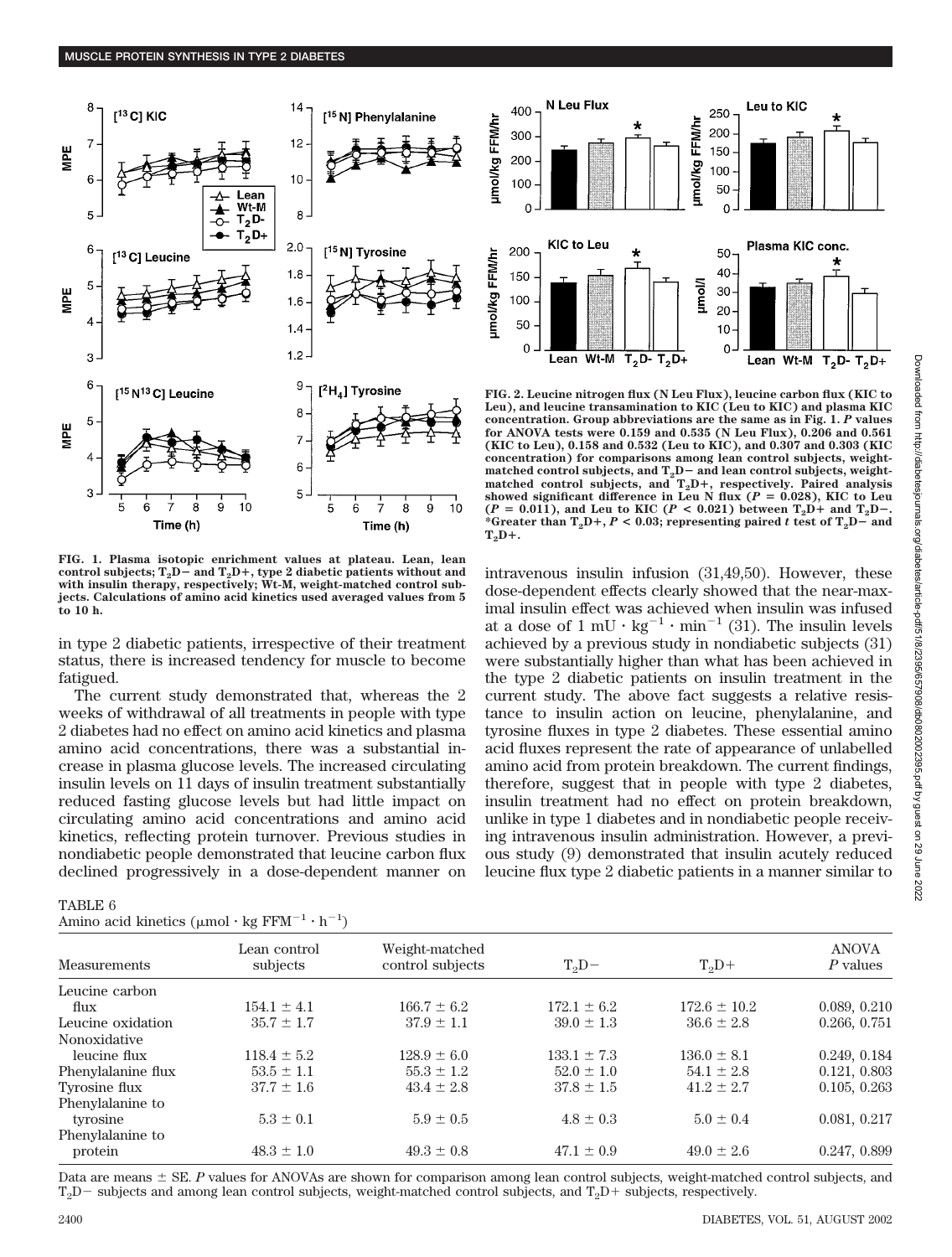|--|

[ 13C]leucine enrichments in muscle tissue fluid and protein fractions

| Variable                    | Lean control<br>subjects | Weight-matched<br>control subjects | $T_2D-$             | $T_2D+$             | ANOVA<br>P values |
|-----------------------------|--------------------------|------------------------------------|---------------------|---------------------|-------------------|
| Tissue fluid (MPE)          | $7.168 \pm 0.259$        | $6.789 \pm 0.345$                  | $6.203 \pm 0.321$   | 6.184 $\pm$ 0.389   | 0.111, 0.137      |
| Mixed protein (APE)         | $0.0213 \pm 0.0064$      | $0.0206 \pm 0.0031$                | $0.0189 \pm 0.0029$ | $0.0223 \pm 0.0026$ | 0.941, 0.965      |
| Mitochondrial protein (APE) | $0.0175 \pm 0.0019$      | $0.0257 \pm 0.0030$                | $0.0222 \pm 0.0024$ | $0.0192 \pm 0.0022$ | 0.075, 0.058      |
| Sarcoplasmic protein (APE)  | $0.0204 \pm 0.0025$      | $0.0223 \pm 0.0024$                | $0.0174 \pm 0.0031$ | $0.0175 \pm 0.0031$ | 0.477, 0.364      |

Data are means  $\pm$  SE. *P* values for ANOVAs are shown for comparison among lean control subjects, weight-matched control subjects, and  $T_2D-$  subjects and among lean control subjects, weight-matched control subjects, and  $T_2D+$  subjects, respectively. APE, atoms percent excess; MPE, molar percent excess.

that in nondiabetic subjects. This previous study represented acute effects of insulin and may be more comparable to the studies performed in nondiabetic individuals (31,49,50), in which insulin was infused during a short



**FIG. 3. Fractional synthesis rate of total mixed muscle, mitochondrial, and sarcoplasmic protein in skeletal muscle. Calculations are based on the incorporation of [13C]leucine into protein using tissue fluid enrichment as the precursor pool. Group abbreviations are the same as Fig. 1.** *P* **values for ANOVA were 0.728 and 0.697 (mixed), 0.045 and 0.062 (miochondrial), and 0.388 and 0.378 (sarcoplasmic) for comparisons among lean control subjects, weight-matched control subjects, and T2D**- **and lean control subjects, weight-matched control subjects, and**  $T_2D+$ , respectively. \*Greater than lean,  $P < 0.05$ .

period of time. In the current study, the diabetic patients received insulin treatment over an 11-day period, although they received an insulin intravenous infusion for several hours only. The differences in amino acid and kinetics between the current study and those of previous studies in type 2 diabetic patients (9) and nondiabetic subjects may represent the acute versus chronic effect of insulin treatment. The current study is relevant to the condition existing in people with type 2 diabetes on chronic insulin treatment.

Of note, the studies in type 1 diabetic people demonstrated pronounced alterations in protein breakdown on insulin withdrawal (51) or decrease in protein breakdown on insulin replacement (3,52–54). These studies represent the effect of insulin replacement and cannot be compared with the current study in type 2 diabetes, in which the circulating insulin levels were already similar to those of



**FIG. 4. Enzymatic activities of citrate synthase and cytochrome C oxidase in skeletal muscle. Group abbreviations are the same as Fig. 1.** *P* **values for ANOVA were 0.539 and 0.837 (citrate synthase) and 0.662 and 0.738 (cytochrome C oxidase) for comparisons among among lean** control subjects, weight-matched control subjects, and T<sub>2</sub>D- and **among lean control subjects, weight-matched control subjects, and**  $T_2D+$ , respectively. \*Less than  $T_2D+$ ,  $P < 0.05$ ; on paired *t* test.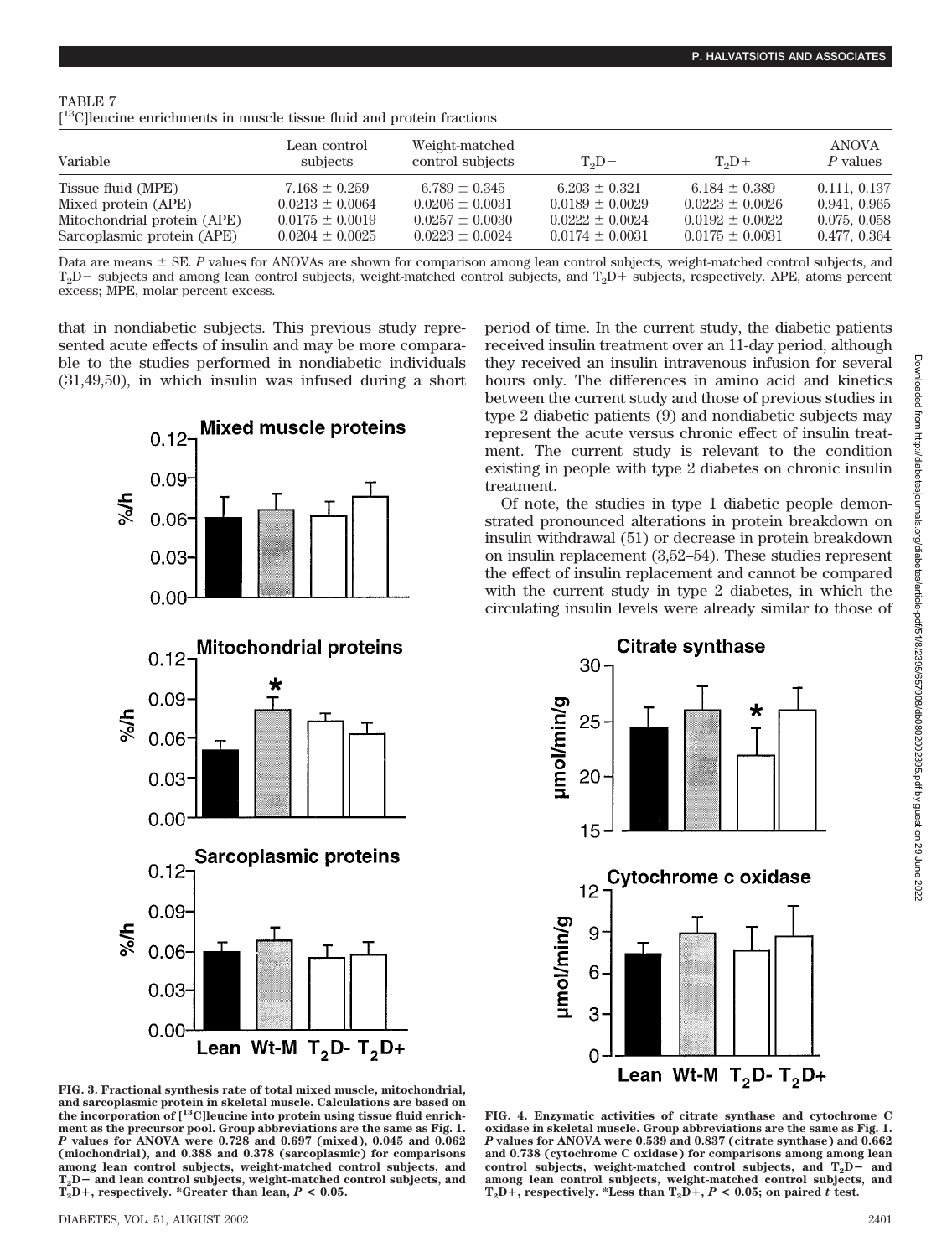

**FIG. 5. Progression of muscle fatigue during repeated maximal contractions of the knee extensors. Group abbreviations are the same as Fig. 1. There were no differences between lean and weight-matched** control subjects or between  $T_2D$  and  $T_2D$ <sup>+</sup>. Pooled value from lean **and weight-matched control subjects were higher than diabetic patients at the points denoted by the asterisk (** $P < 0.05$ **).** 

nondiabetic control subjects during the phase of poor glycemic control.

The current study demonstrated a modest increase in leucine nitrogen flux and transamination rate in people with type 2 diabetes when their glycemic control was poor. Insulin treatment reduced leucine transamination rate and plasma leucine concentration, which is consistent with what has been reported in people with type 1 diabetes (2). In type 1 diabetic patients, the increased leucine transamination is associated with increased leucine oxidation (2), thus providing a basis for increased protein loss (6). In the current study, type 2 diabetic patients have only shown changes in leucine transamination but not for leucine oxidation or leucine kinetics. The increased leucine transamination observed in type 2 diabetic patients is a much lesser magnitude than what has been reported in people with type 1 diabetes (2). This increased leucine transamination may represent the transfer of amino group for synthesis of glutamine and alanine, which are key substrates for gluconeogenesis. Increased gluconeogenesis is consistent with the current observation. Although gluconeogenesis has not been measured in the current study, increased glucose production and increased gluconeogenesis are reported to occur in type 2 diabetic patients when they are not treated (16). In the current study, the circulating amino acid concentrations remained unchanged, including alanine and glutamine. In the presence of an increased gluconeogenesis, the unaltered concentrations of alanine and glutamine suggest increased production of these glucogenic precursors.

A previous study (8) examined the effect of intensive insulin treatment versus conventional insulin treatment in type 2 diabetes and reported no effect on both leucine carbon flux and leucine nitrogen flux. In contrast, the current study was undertaken to determine the effect of intensive insulin treatment on leucine kinetics in type 2 diabetic patients compared with nondiabetic control subjects who were not treated for 2 weeks. Based on a previous study (8) and the current study, it appears that leucine transamination is more sensitive to insulin action than glucose metabolism. Studies using  $^{15}$ N-labeled glycine demonstrated increased nitrogen flux in people with type 2 diabetes when they are in poor glycemic control (11). Consistent with a previous study (11), the current study showed that nitrogen flux and transamination rate of leucine are increased during poor glycemic control in type 2 diabetic subjects. However, increased leucine transamination did not result in increased irreversible catabolism of the carboxyl group (KIC) of leucine and increasing KIC levels. These results suggest that increased leucine oxidation does not always occur in association with increased leucine transamination.

Muscle protein synthesis has not been evaluated in people with type 2 diabetes. The current study demonstrates that in people with type 2 diabetes, synthesis rates of mixed muscle, sarcoplasmic, and mitochondrial protein are unaffected by insulin treatment. These results are consistent with what has been reported in type 1 diabetes, in which both mixed muscle protein (55,56) and myosin heavy chain synthesis rate (56) are not affected by acute changes in glycemic control. Recent studies demonstrated that in a swine model, insulin selectively stimulates muscle mitochondrial protein synthesis without any significant effect on myosin heavy chain or sarcoplasmic proteins (27). Intensive insulin treatment for 11 days and intravenous infusion of insulin for several hours had no significant effect on muscle mitochondrial protein synthesis and cytochrome oxidase in people with type 2 diabetes. This observation is important because  $T_2D$  patients had higher circulating insulin than all other subjects in the current study, but this increased insulin level had no effect on mitochondrial protein synthesis. Interestingly, we observed that—unlike the diabetic patients—weightmatched nondiabetic subjects have a higher mitochondrial protein synthesis than lean nondiabetic subjects.

Previous studies have shown that muscle citrate synthase is lower in type 2 diabetic people than in lean (57) and obese nondiabetic control subjects (58). In contrast, another study found no differences in muscle oxidative enzyme activity among overweight type 2 diabetic people and nondiabetic control groups (23,24,59). However, a clear association between muscle oxidative enzyme activities and glucose disposal rate has been noted (24). The current study demonstrated that insulin treatment had no effect on muscle cytochrome C oxidase, although a modest elevation of citrate synthase occurred. The lack of increase in cytochrome C oxidase is consistent with a lack of increase in muscle mitochondrial protein synthesis in type 2 diabetes. Previous studies demonstrated a significant correlation between cytochrome C oxidase and muscle mitochondrial protein synthesis (26).

It is believed that inefficient ATP production in response to continued high demand is a determinant of muscle performance at a high level on a continuous basis. There will be decline in the muscle performance if ATP production cannot be sustained during a continuous activity. Such a decline is often described as muscle fatigue, and the current study demonstrates that in people with type 2 diabetes, there is evidence of increased muscle fatigue.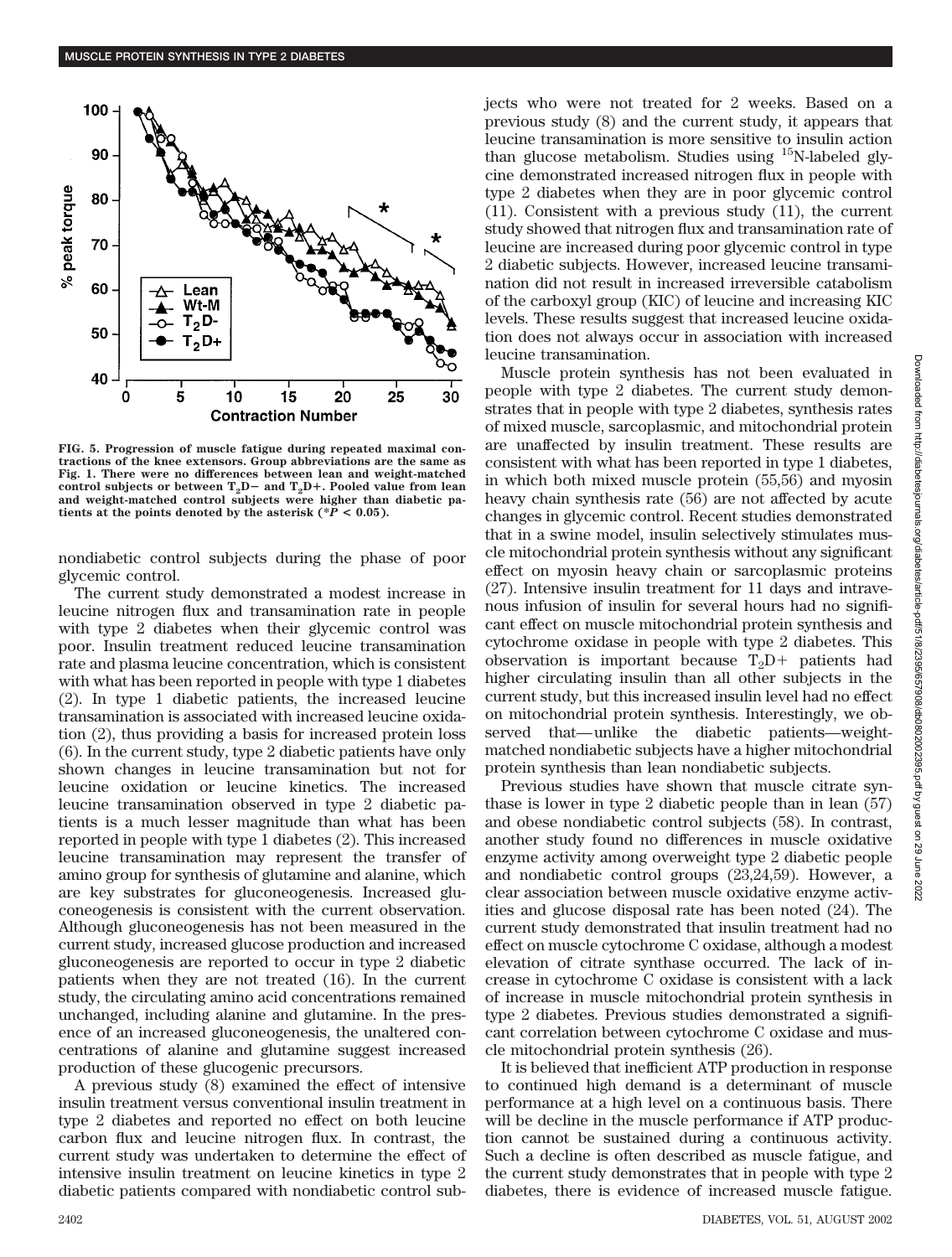This may suggest a reduced mitochondrial function. Other factors, such as vascular factors, inability to mobilize glycogen stores, and phosphocreatinine at the start of exercise, may contribute to the muscle fatigability. Lack of motivation also could be a factor. It remains to be determined whether lack of stimulation of muscle mitochondrial protein synthesis by insulin in type 2 diabetic patients has an impact on muscle mitochondrial function and muscle function.

There are reports about reduced  $V_{{}^{0}2\text{max}}$  in people with type 2 diabetes and their first-degree relatives (19). Studies also show lower  $V_{{}^{O_{2max}}}$  in type 2 diabetic patients compared with age-matched nondiabetic control subjects (22,60,61). The current study showed that the peak  $V_{{}^{O_{2}}_{max}}$ in type 2 diabetic subjects with poor glycemic control was lower than weight-matched control subjects, although insulin treatment did not significantly alter this. The reduced peak  $V_{\text{O}_2}$  in people with diabetes observed in the current study is consistent with increased muscle fatigability also noted in this group. However, we did not find any change in the muscle strength or any other parameters of fitness after 11 days of insulin treatment.

In summary, the current study demonstrated that in people with type 2 diabetes, poor glycemic control by withdrawal of treatment had no impact on whole-body protein breakdown. We also did not observe any change in synthesis rate of muscle mitochondrial, mixed muscle, or sarcoplasmic protein in type 2 diabetic patients. Insulin treatment normalized glucose levels but had no effect on amino acid concentrations. This may represent either a relative resistance to insulin action on chronic treatment or a lack of insulin effect once a certain level of circulating insulin level is achieved in these people. Withdrawal of treatment caused increased leucine nitrogen flux, transamination rates, and KIC concentration, indicating that leucine transamination and oxidation of leucine carboxyl group are differently affected in type 2 diabetes. The study also demonstrated some evidence of increased muscle fatigability in type 2 diabetic patients irrespective of their treatment. In addition, a reduced peak  $V_0$  in type 2 diabetic patients on poor glycemic control may represent either reduced perfusion of the tissue related to cardiovascular factors and/or reduced mitochondrial functions. The lack of insulin-induced stimulation of muscle mitochondrial protein synthesis suggests the possibility of insulin resistance to mitochondrial protein synthesis, and this needs further investigation.

## **ACKNOWLEDGMENTS**

The study was supported by Public Health Service grants RO1 DK41973, MO1 RR00585, and T32 DK07352; by the Mayo Foundation; and by a David Murdock-Dole Professorship (to K.S.N.). P.H. is supported by a Novo-Nordisk International Fellowship.

We gratefully acknowledge the skillful assistance of Charles Ford, Mai Persson, Jane Kahl, and the GCRC staff.

## **REFERENCES**

- 1. Nair KS, Garrow JS, Ford C, Mahler RF, Halliday D: Effect of poor diabetic control and obesity on whole body protein metabolism in man. *Diabetologia* 25:400–403, 1983
- 2. Nair KS, Ford GC, Ekberg K, Fernqvist-Forbes E, Wahren J: Protein

dynamics in whole body and in splachnic and leg tissues in type I diabetic patients. *J Clin Invest* 95:2926–2937, 1995

- 3. Tessari P, Nosadini R, Trevisan R, De Kreutzemberg SV, Inchiostro S, Duner E, Biolo G, Marescotti MC, Tiengo A, Crepaldi G: Defective suppression by insulin of leucine-carbon appearance and oxidationin type 1, insulin-dependent diabetes mellitus. *J Clin Invest* 77:1797–1804, 1986
- 4. Volpe R: Immunoregulation in autoimmune thyroid disease. *N Engl J Med* 316:44–46, 1987
- 5. DeFronzo RA, Gunnarsson R, Bjorkman O, Olsson M, Wahren J: Effects of insulin on peripheral and splanchnic glucose metabolism in noninsulindependent (type II) diabetes mellitus. *J Clin Invest* 76:149–155, 1985
- 6. Atchley DW, Loeb RF, Richards DW Jr, Benedict ELM, Driscoll ME: On diabetic acidosis: a detailed study of electrooyte balances following the withdrawal and reestablishment of insulin therapy. *J Clin Invest* XII:297– 326, 1933
- 7. Welle SL, Nair KS: Failure of glyburide and insulin treatment to decrease leucine flux in obese type II diabetic patients. *Int J Obes* 14:701–710, 1990
- 8. Staten MA, Matthews DE, Bier DM: Leucine metabolism in type 2 diabetes mellitus. *Diabetes* 35:1249–1253, 1986
- 9. Luzi L, Petrides AS, DeFronzo RA: Different sensitivity of glucose and amino acid metabolism to insulin in NIDDM. *Diabetes* 42:1868–1877, 1993
- 10. Gougeon R, Pencharz PB, Sigal RJ: Effect of glycemic control on the kinetics of whole-body protein metabolism in obese subjects with noninsulin-dependent diabetes mellitus during iso- and hypoenergetic feeding. *Am J Clin Nutr* 65:861–870, 1997
- 11. Gougeon R, Pencharz PB, Marliss EB: Effect of NIDDM on the kinetics of whole-body protein metabolism. *Diabetes* 43:318–328, 1994
- 12. Gougeon R, Marliss EB, Jones PJH, Pencharz PB, Morais JA: Effect of exogenous insulin on protein metabolism with differing nonprotein energy intakes in type 2 diabetes mellitus. *Int J Obes* 22:250–261, 1998
- 13. Umpleby AM, Scobie IN, Boroujerdi MA, Carson ER, Sonksen PH: Diurnal variation in glucose and leucine metabolism in non-insulin-dependent diabetes. *Diabetes Res Clin Pract* 9:89–96, 1990
- 14. Wolfe RR, Goodenough RD, Wolfe MH, Royle GT, Nadel ER: Isotopic analysis of leucine and urea metabolism in exercising humans. *J Appl Physiol* 52:458–466, 1982
- 15. Wolfe RR, Wolfe MH, Nadel ER, Shaw JHF: Isotopic determination of amino acid-urea interactions in exercise in humans. *J Appl Physiol* 56:221–226, 1984
- 16. Turk D, Alzaid AA, Dinneen SF, Nair KS, Rizza RA: The effects of non-insulin-dependent diabetes mellitus on the kinetics of onset of insulin action in hepatic and extrahepatic tissues. *J Clin Invest* 95:755–762, 1995
- 17. Helmrich SP, Ragland DR, Leung RW, Paffenbarger RS Jr: Physical activity and reduced occurrence of non-insulin-dependent diabetes mellitus. *N Engl J Med* 325:145–152, 1991
- 18. Tuomilehto J, Lindström J, Eriksson JG, Valle TT, Hämäläinen H, Ilanne-Parikka P, Keinänen-Kiukaanniemi S, Laakso M, Louheranta A, Rastas M, Salminen V, Uusitupa M: Prevention of type 2 diabetes mellitus by changes in lifestyle among subjects with impaired glucose tolerance. *N Engl J Med* 344:1343–1350, 2001
- 19. Nyholm B, Mengel A, Skærbæk Ch, Moller N, Alberti KGMM, Schmitz O: Insulin resistance in relatives of NIDDM patients: the role of physical fitness and muscle metabolism. *Diabetologia* 39:813–822, 1996
- 20. Regensteiner JG, Bauer TA, Reusch JE, Brandenburg SL, Sippel JM, Vogelsong AM, Smith S, Wolfel EE, Eckel RH, Hiatt WR: Abnormal oxygen uptake kinetic responses in women with type II diabetes mellitus. *Am Physiol Soc* 85:310–317, 1998
- 21. Regensteiner JG, Sippel JM, McFarling ET, Wolfel EE, Hiatt WR: Effects of non-insulin-dependent diabetes on oxygen consumption during treadmill exercise. *Med Sci Sports Exerc* 27:875–881, 1995
- 22. Devlin JT, Hirshman MF, Horton ED, Horton ES: Enhanced peripheral and splanchnic insulin sensitivity in NIDDM men after single bout of exercise. *Diabetes* 36:434–439, 1987
- 23. Kelley DE, Simoneau JA: Impaired free fatty acid utilization by skeletal muscle in non-insulin-dependent diabetes mellitus. *J Clin Invest* 94:2349– 2356, 1994
- 24. Simoneau JA, Kelley DE: Altered glycolytic and oxidative capacities of skeletal muscle contribute to insulin resistance in NIDDM. *J Appl Physiol* 83:171–1997
- 25. Antonetti DA, Reynet C, Kahn CR: Increased expression of mitochondrialencoded genes in skeletal muscle of humans with diabetes mellitus. *J Clin Invest* 95:1383–1388, 1995
- 26. Rooyackers OE, Adey DB, Ades PA, Nair KS: Effect of age in vivo rates of mitochondrial protein synthesis in human skeletal muscle. *Proc Natl Acad Sci U S A* 93:15364–15369, 1996
- 27. Boirie Y, Short KR, Ahlman B, Charlton M, Nair KS: Tissue-specific